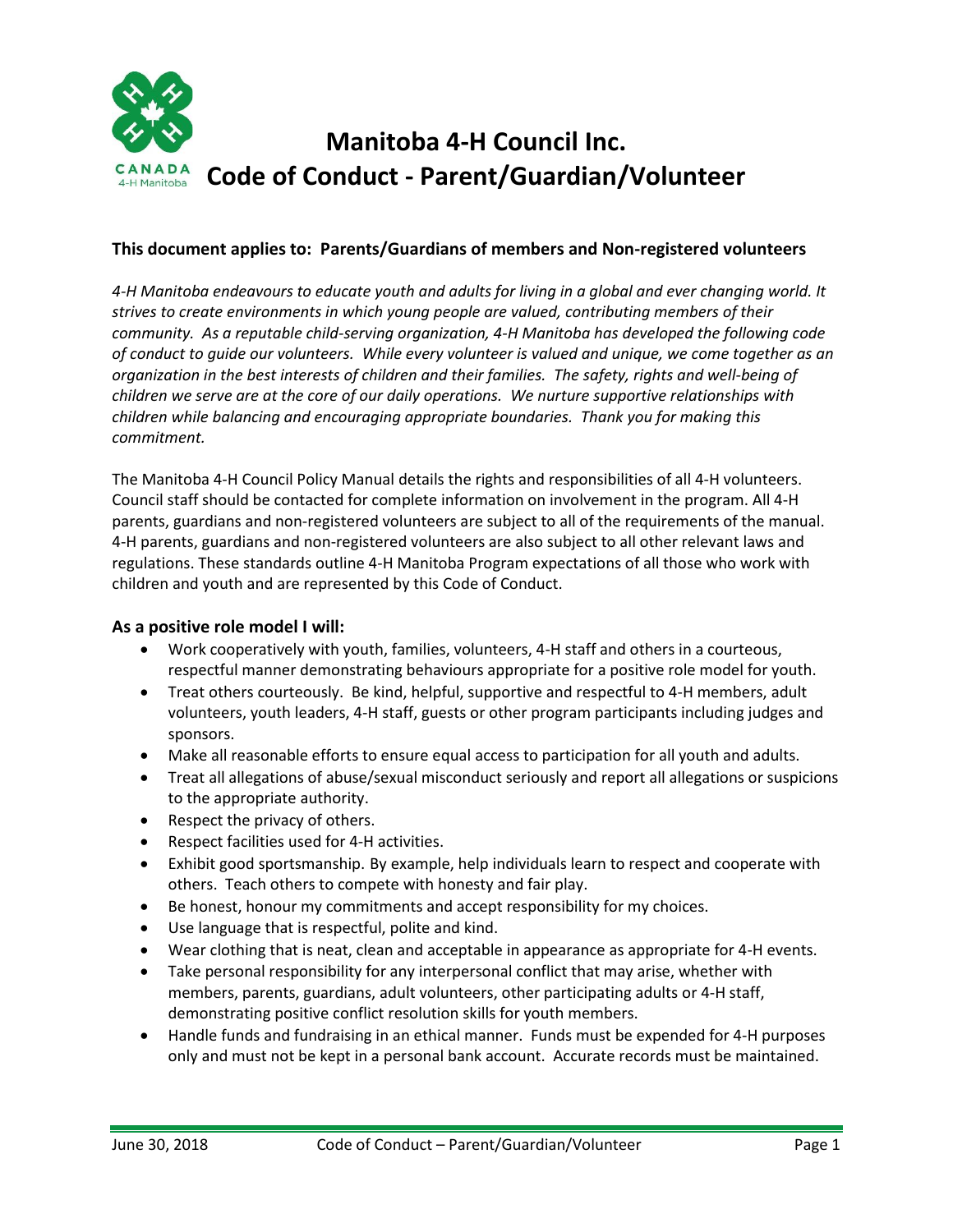

#### **This document applies to: Parents/Guardians of members and Non-registered volunteers**

- Accept support and guidance/direction from 4-H staff or volunteers acting on behalf of 4-H Manitoba while involved in the 4-H Manitoba program.
- Treat animals humanely and provide appropriate care according to Industry *Codes of Practice* [www.nfacc.ca](file://///4hserver/Shared/Clayton/Desktop/Committees%20(see%20events%20also)/Risk%20Mgmt%20YPP/Codes%20of%20Conduct/www.nfacc.ca%20)
- Follow the 4-H *Guidelines for Social Media.*
- Notify a leader or other authority figure of any incident that causes me concern.
- Ensure my behaviour always represents the 4-H brand.

#### **While participating in 4-H activities I will not:**

- Conduct myself in a manner that requires undue supervision by staff, event coordinator, 4-H club Head Leader or other authority figure such that time and effort is absorbed by activities that do not benefit members.
- Use profanity, shout or display disrespectful conduct.
- Harass, taunt, ridicule, discriminate against or attack others (whether verbally, in writing or by the use of social media).
- Use threats of violence: i.e. hitting, shoving, pushing or any other behaviour that is likely to cause a participant to feel unwelcome, singled-out or uncomfortable.
- Harm youth or adults in any way, whether through sexual harassment, physical force, verbal abuse, mental abuse, neglect or other harmful experiences.
- Touch anyone in an inappropriate way or engage in any sexual behavior, such as sexual innuendo, showing a member pornographic material or grooming (engaging with a member with the intention of forming an inappropriate relationship).
- Under any circumstances upload or copy a picture I may have taken of a 4-H member to the internet without prior signed parental permission
- Engage a member in any activity which may appear inappropriate to our organization, the member's family or the public.
- Use illegal drugs. For a person of legal age responsible consumption of alcohol is acceptable. Additionally, for a person of legal age, use of tobacco, tobacco products and other legal intoxicants must adhere to provincial and local regulations.
- Drive any 4-H participant in any vehicle without a valid driver's licence, without proof of automobile liability insurance, while impaired or without ensuring that all passengers use appropriate restraints.
- Be the subject of a criminal investigation or prosecution for a misdemeanor or criminal offence.
- Engage in any behaviour that negatively impacts the 4-H program. This specifically includes, but is not limited to, conducting oneself in a manner that is uncooperative, uncivil, disrespectful, unproductive, disruptive and insubordinate.